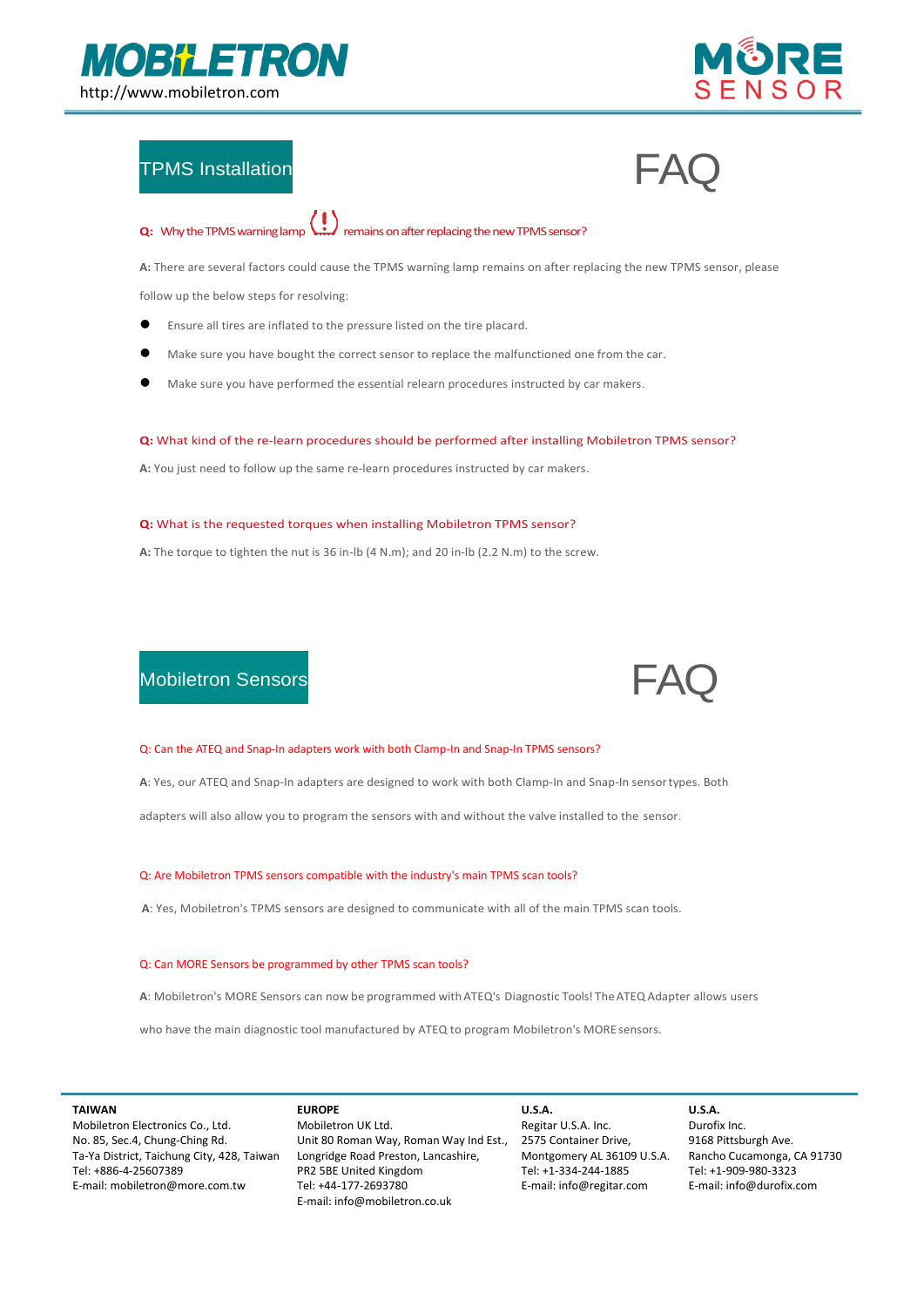



Q: Are Mobiletron TPMS Sensors compatible with vehicles with Wireless Auto Location (WAL) TPMS systems?

**A:** Yes, Mobiletron's MORE Sensors and Direct-Fit Sensors are compatible with vehicles with a WAL TPMS system.

#### Q: How are Mobiletron's TPMS sensors programmed?

**A**: Mobiletron's MORE Sensors are infinitely reprogrammable using the Programming Tool and our Direct-FitSensors are

pre-programmed - ready to fit!

#### Q: Are Direct Replacement TPMS sensors easy to fit?

**A**: There is no specialist training required. The fitting process is the same as OE.

#### Q: How long is the battery life?

**A:** The typical battery life of our TPMS sensors is more than 5 years.

## Programming Tool (TX-PT001)



#### **Q:** Isthe TX-PT001 multilingual?

**A:** The TX-PT001 includes 10 European languages (English, German, French, Spanish, Italian, Portuguese, Polish,

Romanian, Russian and Dutch)

#### **Q:** Are software updates free of charge?

**A:** Yes, software updates will be available free of charge for the life of the tool.

#### **Q:** How will software updates be downloaded and how will they be installed?

**A:** Quarterlyupdateswillbemadeavailablethrough ourwebsite(www.mobiletron.com). Download the software onto a USB device and insert it into the USB port on the ProgrammingTool. To complete the installation use the "USB Update" function from the "Main Menu" of the tool.

#### Q: Is the TX-PT001 compatible with other brands of sensor?

**A:** TX-PT001 has been designed specifically to work with Mobiletron's MORE Sensors.

#### **TAIWAN**

Mobiletron Electronics Co., Ltd. No. 85, Sec.4, Chung-Ching Rd. Ta-Ya District, Taichung City, 428, Taiwan Tel: +886-4-25607389 E-mail: mobiletron@more.com.tw

#### **EUROPE**

Mobiletron UK Ltd. Unit 80 Roman Way, Roman Way Ind Est., Longridge Road Preston, Lancashire, PR2 5BE United Kingdom Tel: +44-177-2693780 E-mail: info@mobiletron.co.uk

**U.S.A.** Regitar U.S.A. Inc. 2575 Container Drive, Montgomery AL 36109 U.S.A. Tel: +1-334-244-1885 E-mail: info@regitar.com

#### **U.S.A.** Durofix Inc. 9168 Pittsburgh Ave. Rancho Cucamonga, CA 91730 Tel: +1-909-980-3323 E-mail: info@durofix.com